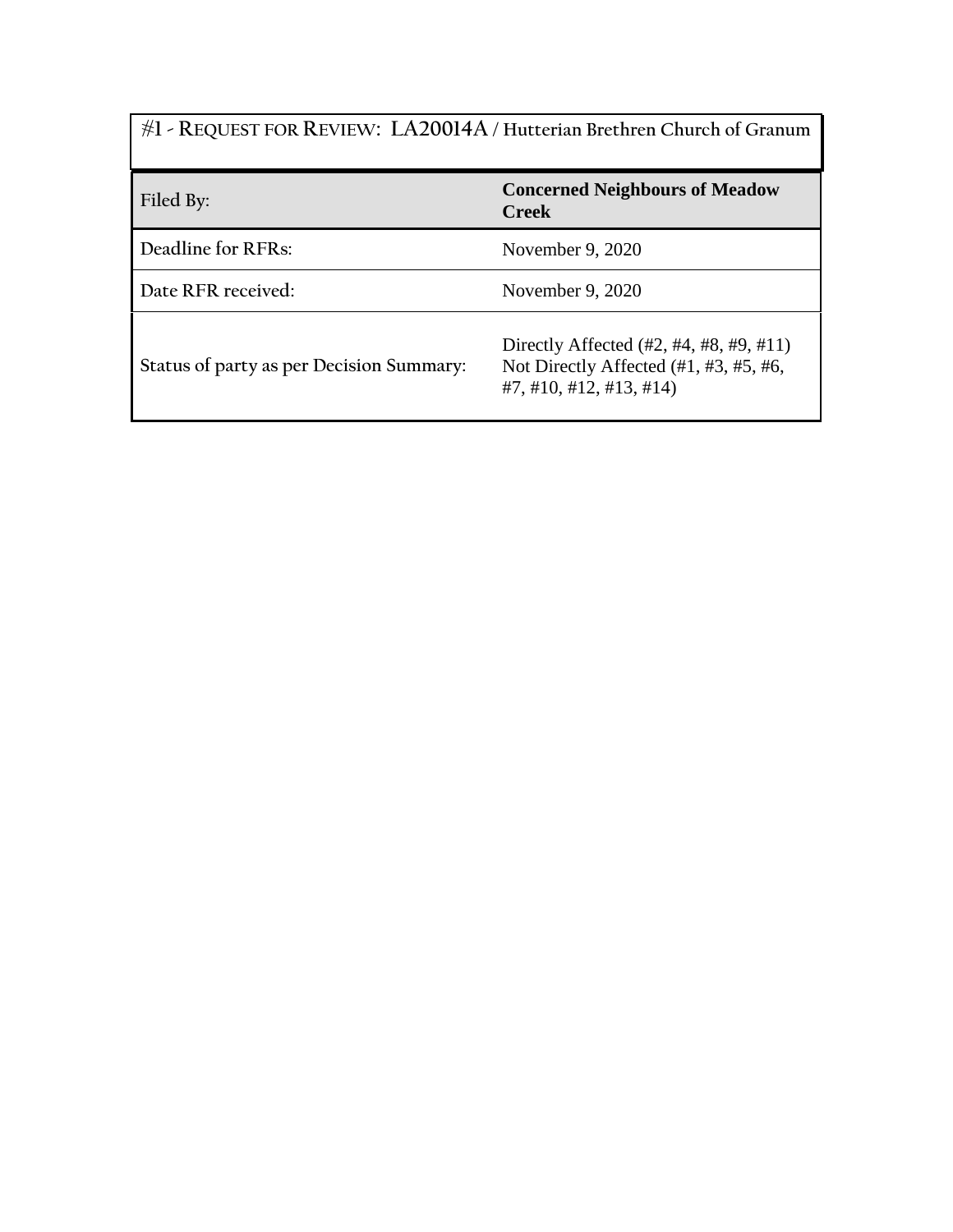Claresholm, Alberta T0L 0T0 November 9, 2020

Dear Natural Resources Conservation Board:

**Re: Application LA20014A**  Hutterian Brethren Church of Granum SW 25-11-28 W4

This submission is to once again state we have concerns with Application LA 20014, now LA20014A. We, the undersigned, have sent in submissions before stating our concerns. Since those concerns were not validated, by either the approval officer or the review board, sending in other submissions seems pointless.

As this second review, however, is to ensure the dates are correct we are sending a counter statement to the rebuttal Stacey Russell sent for the Board Review to ensure the truth is really told. As you will see, her comments were misleading and in some cases outright lies.

What we find very discouraging from this process is how the agent for the applicant was given a voice, yet we were not even given the same courtesy by the approval officer. We, who actually know the area, who have the most to lose and who have to live with the outcome of the decision for decades to come, were not heard

Sincerely,

Number **Print Name** Signature  $\sqrt{e}$  sep noon  $\overline{2}$ 3 lan  $\overline{4}$ atterton 5  $L$  offe  $Nojg$ 6  $-B$ 比五 8 9 OSEN  $10<sup>o</sup>$  $\overline{11}$  $|2$ 13  $NATHLLE$  $14$ Una Joy Chatterton

The Concerned Neighbours of Meadow Creek *The scanned attachment to the email also provides the list of concerned Neighbours of Meadow Creek*

Submitted by: Vonda Chatterton,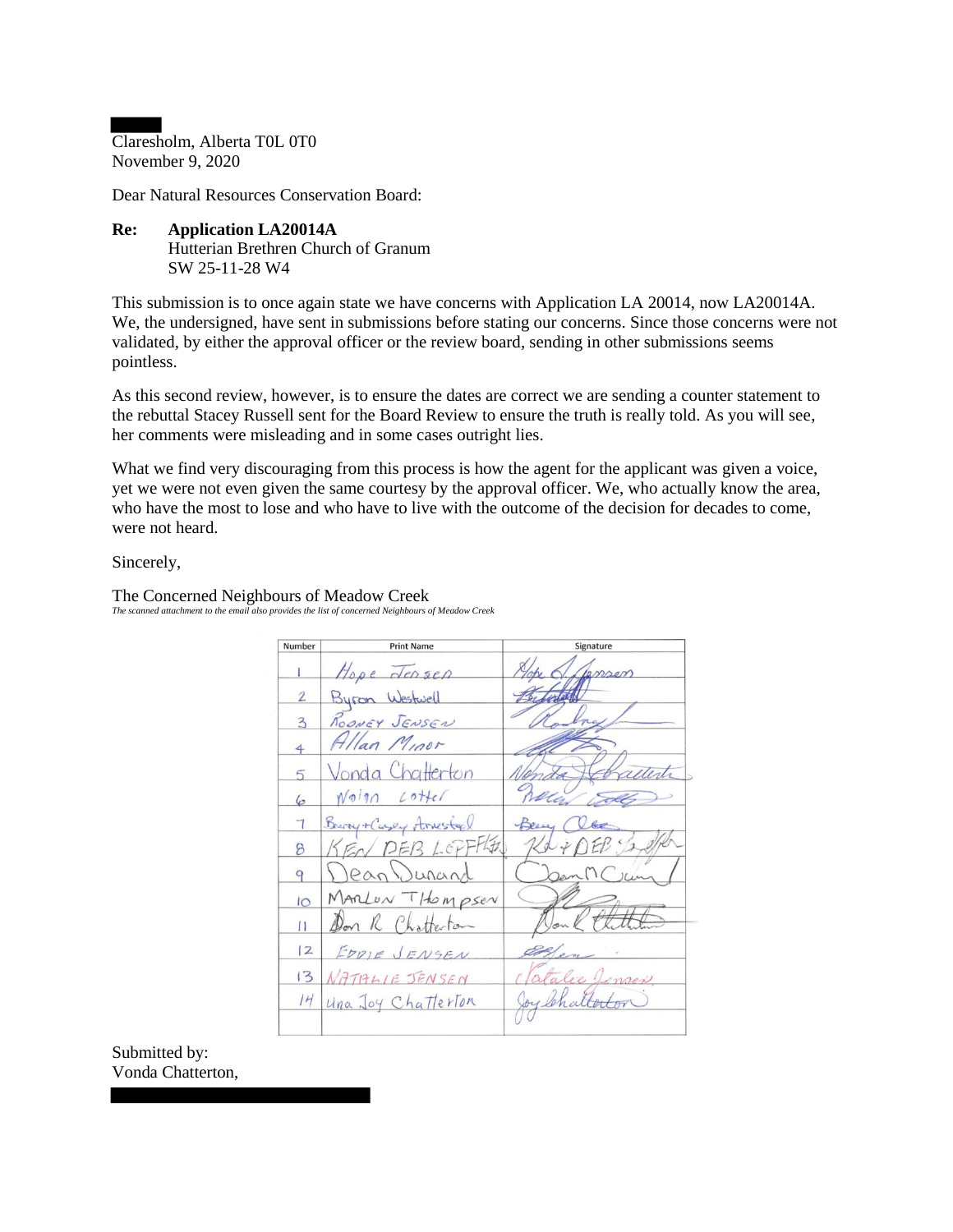The following is a copy of the agent's rebuttal regarding the request for the Board Review. The highlighted sections are either outright lies or bent truth. The boxed text are our comments.

September 23, 2020

Wood File: BX10684

Natural Resources Conservation Board 100, 5401 – 1st Avenue South Lethbridge AB, T1J 4V6

Attention: Ms. Carina Weisbach

# **Re: NRCB Application No. LA20014 Rebuttal: Proposed Layer Barn on SE¼ 25-011-28 W4M Hutterian Brethren Church of Granum**

This letter has been prepared in response to the *Notice of Filed Request for Board Review and Rebuttal Opportunity* letter dated September 18, 2020.

#### **Information Session**

Granum Colony and a number of community members attended a council meeting September 9, 2020. At this meeting, the Granum Colony informed Council of their intent to construct a new Colony (including the Layer Barn in discussion) on S1/2 25-11-28 W4M. There were extensive [see insert A] discussions held during the meeting, and then between Colony and community members in the parking lot following the meeting. Subsequent to the meeting, the Granum Colony also arranged for a tour of the layer facility at the Greenwood Colony, and this tour occurred on September 22, 2020, and included Allan & Judy Minor and Byron Westwell. It was understood that these three community members were representing the complainants [see insert B]. Granum Colony extends this offer to the remaining neighbours to tour a constructed Layer Barn showcasing the new technologies and the general [see insert C] absence of smell.

- **A.** Interesting word choice. Those, other than Stacey, would probably have used heated, perhaps argumentative, as voices were raised. In fact, Stacey was asked to get her boys out of there before a fight ensued.
- **B.** Who understood it? Those three were the only one invited to have a tour nor did they know they went as representatives. The other neighbours were not given the invitation nor provided feedback as to the "general absence of smell".
- **C.** Another interesting word choice. Had we had a hearing or if our concerns were actually heard, we would have been able to share what we learned about the Parkland Colony chicken barns. "General absence of smell" would not be the description their neighbours would use. It is more like "a permanent repulsive smell".

#### **Environmental Concerns**

A Wetland Assessment and Wildlife / Historical Resources Review were completed prior to the Part 2 application to the NRCB. Application was made to the Water Act July 20, 2020 and is pending review [see insert D]. No construction will occur until final approval is received.

**D.** Where actually was the application listed? In the Ft. McLeod Gazette? The only water licenses that have been announced in the Claresholm Press have been for irrigation. (The LA20004 Application was put in the McLeod Gazette. Only after a letter to the editor informing the community which would be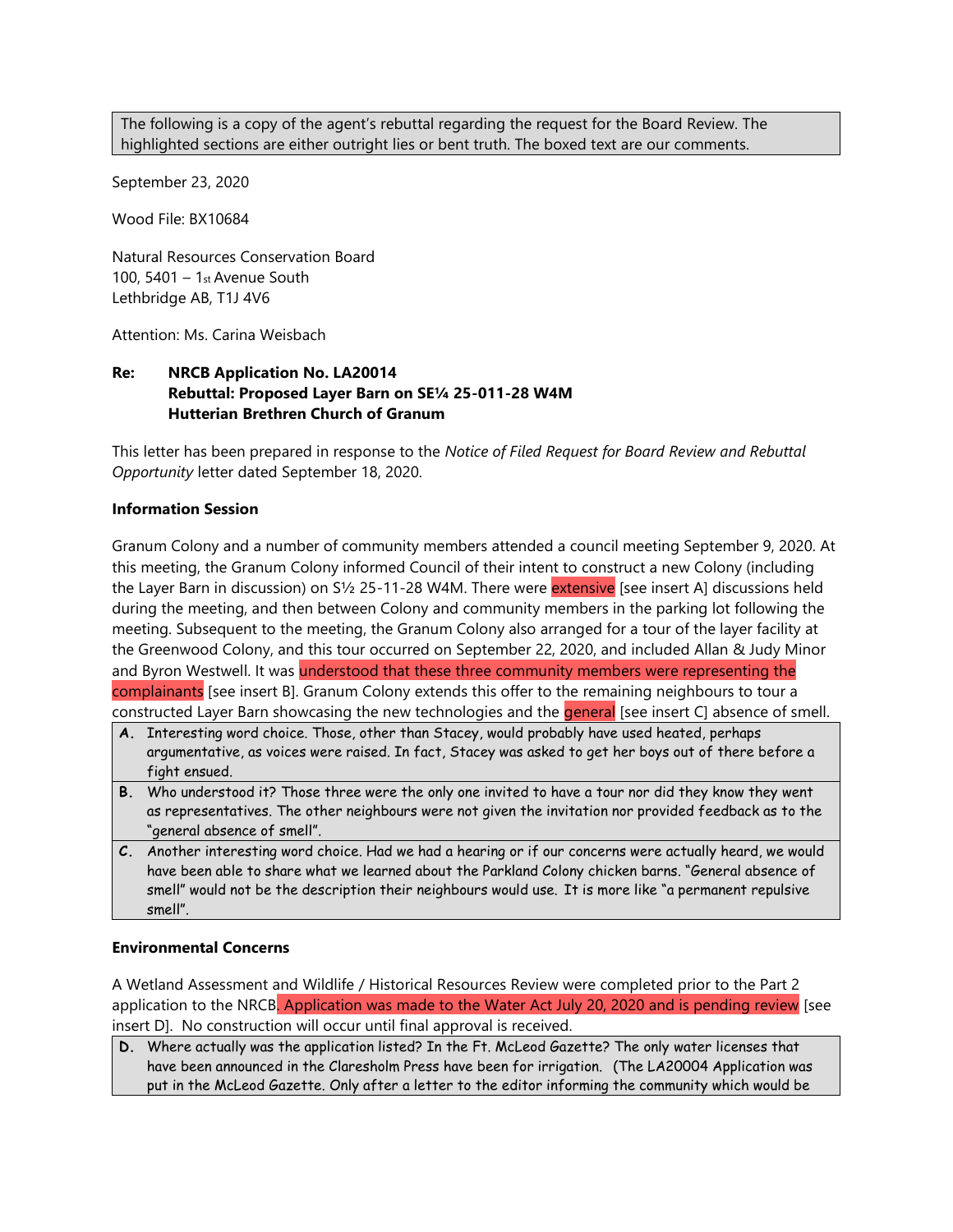most impacted by the feedlot, then followed by several calls to the approval officer was the application printed in the Claresholm Local Press.)

Granum Colony holds a large land base for spreading manure. Manure will not be spread on SE¼ 32-11- 27 W4M or any land base that is experiencing flooding conditions [see insert E]. All regulations outlined in sections 24 and 25 SAR, Agricultural Operation Practices Act will be followed.

**E.** So, where actually will the manure be spread? All the land near the chicken barn has experienced flooding conditions. Does she mean "any land that is experiencing flooding conditions" at that time? If so, will heavy machinery, used to hauled manure, use the already fragile infrastructure? In fairness to the M. D. of Willow Creek and their rate payers, there needs to be at least some land designated from Granum Colony's "large land base" which does not require them to cross over the Webber Bridge. After all, one of the requirements for the application is to designate where the mature will be spread. Simply saying "Granum Colony holds a large land base" does not meet the application requirements.

A number of surveys and maps were provided to the review officer for her review showing the elevations along Meadow Creek. This survey was completed by a surveyor registered with the Alberta Society of Surveying and Mapping using Alberta Survey Control Markers (ASCM). ASCM 22822 was utilized in this survey and has an elevation of 992.777 referencing the Canadian Geodetic Vertical Datum 1928. Comments from a complainant saying the elevations are not "real elevations" are unfounded [see insert F].

**F.** Had Stacey read the complainant's comments in context and not trying to marginalize or discredit those who were opposed to her clients, she would have learned that his reference to the elevation had nothing to do with her comments, but was indicating that the GPS that was used to site the elevation for the springs and dugout on their property was off, because those elevations were lower than that of the airport (32250). Water does not run uphill.

The previous owner of the land had a house and numerous buildings in the same area as the Layer Barn. This owner reported never having flooding issues [see insert G], and Wood's historical air photo review supports this. The red "X" on the following air photo shows the appropriate location of the proposed Layer Barn.

**G.** Glad to see she removed the "previous owner of sixty years"; (although the NRCB Board Review obviously did not read the comments made from the complainants, as the board decision attested.) It has been learned that the previous owners of fifty plus years ago recall having the flood waters in the yard itself; in the flood of either 1966 or 1967.



### **Neighbours**

A least three of thirteen complaints own or are involved directly with a CFO located between the Layer Barn Location and the Town of Claresholm. MD of Willow Creek advertises itself as "Choice Farming and Ranching". It should be expected that agricultural use continues to occur within the area.